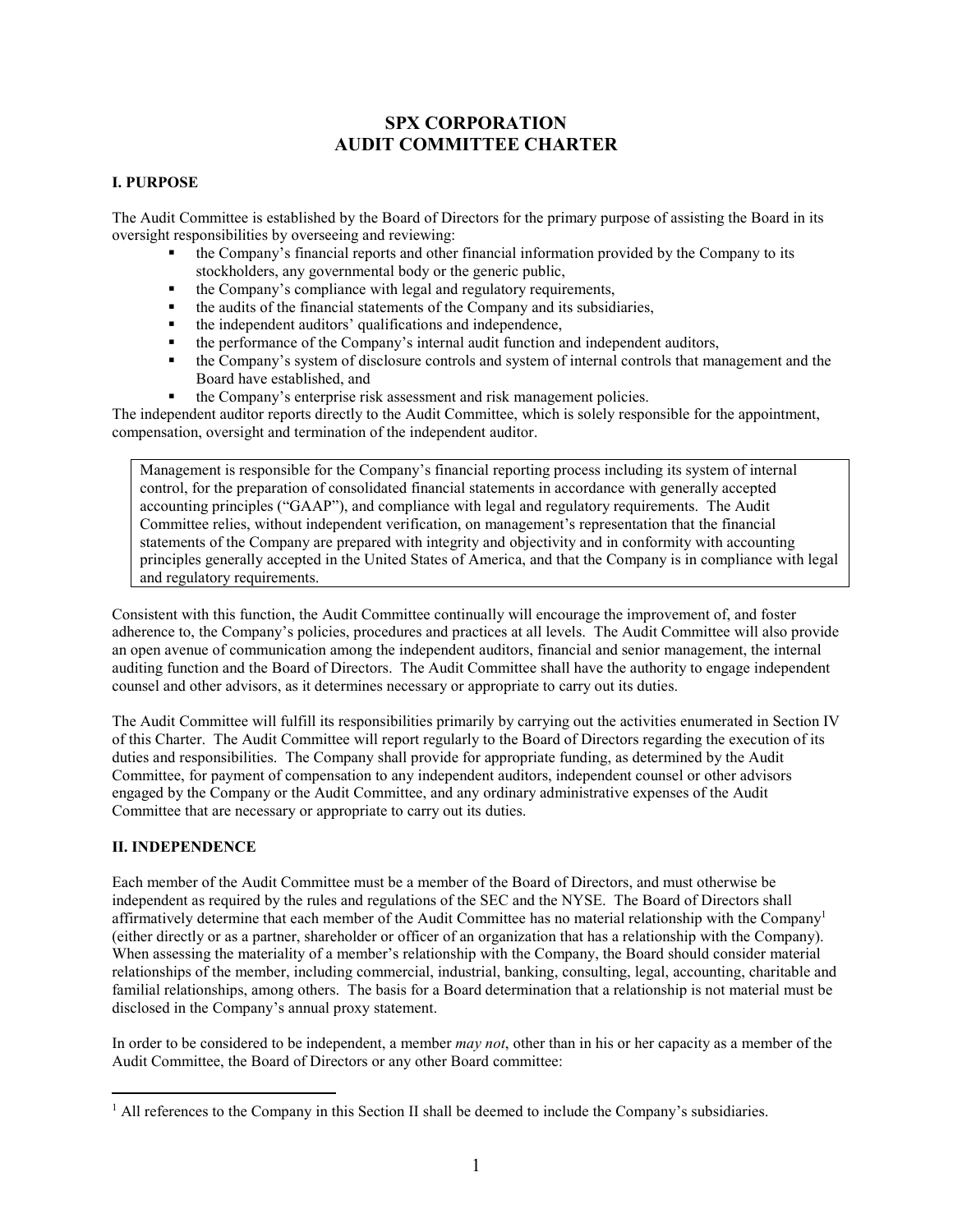- Directly or indirectly accept any, or have any immediate family member accept in the amount of \$120,000 or more, consulting, advisory or other compensatory fee from the Company, provided that, unless the rules of the NYSE provide otherwise, compensatory fees do not include the receipt of fixed amounts of compensation under a retirement plan (including deferred compensation) for prior service with the listed issuer (provided that such compensation is not contingent in any way on continued service);
- $\bullet$  Have been an employee, or have an immediate family member<sup>2</sup> who was an executive officer, of the Company at any point during the preceding three years;<sup>3</sup>
- Have, during the last three years, been affiliated with or employed by a present or former internal or external auditor of the Company or of any affiliate of the Company or have an immediate family member who (i) is a current partner of the Company's internal or external auditor, (ii) is a current employee of the Company's internal or external auditor or personally works on the Company's audit, or (iii) was, within the last three years, a partner or employee of the Company's internal or external auditor and personally worked on the Company's audit within that time;
- Have been employed, or have an immediate family member who has been employed, as an executive officer of another company where any of the Company's present executives serve on that company's compensation committee at any point during the preceding three years;
- Have been an executive officer or an employee, or have an immediate family member who has been an executive officer, of a company that makes payments to, or receives payments from, the Company for property or services in an amount which, in any single fiscal year, exceeds the greater of \$1 million or 2% of such other company's consolidated gross revenues, at any point during the preceding three years;<sup>4</sup> or
- Be an affiliated person of the Company. An affiliated person of the Company is a person who directly, or indirectly through one or more intermediaries, controls, is controlled by, or is under common control with, the Company. The following are deemed to be affiliates: executive officers of an affiliate; a director who also is an employee of an affiliate; a general partner of an affiliate; and a managing member of an affiliate.

A member will be deemed not to be in control of the Company if the member is not the beneficial owner, directly or indirectly, of more than 10% of any class of voting equity securities of the Company and is not an executive officer of the Company.<sup>5</sup>

#### **III. COMPOSITION AND MEETINGS**

 $\overline{a}$ 

The Committee shall be comprised of three or more directors as determined by the Board. All members of the Committee shall have a working familiarity with basic finance and accounting practices, including the ability to read and understand financial statements. At least one member of the Committee shall have accounting or related financial management expertise, as the Board of Directors interprets that qualification in its business judgment, and the Board shall determine whether at least one member of the Committee qualifies as an "audit committee financial expert" in compliance with the criteria established by the SEC and other relevant regulations*.* Committee members may enhance their familiarity with finance and accounting by participating in educational programs conducted by

 $2^2$  An "immediate family member" includes a person's spouse, parents, children, siblings, mothers and fathers-in-law, sons and daughters-in-law, brothers and sisters-in-law, and anyone (other than domestic employees) who shares such person's home, but does not include individuals who are no longer immediate family members as a result of legal separation or divorce, or those who have died or become incapacitated.

<sup>&</sup>lt;sup>3</sup> Employment as an interim Chairman or CEO shall not disqualify a director from being considered independent following that employment.

<sup>&</sup>lt;sup>4</sup> In applying this test, both the payments and the consolidated gross revenues to be measured shall be those reported in the last completed fiscal year. The look-back provision for this test applies solely to the financial relationship between the Company and the member or immediate family member's current employer. Charitable organizations shall not be considered "companies" for purposes of this test, provided that the Company shall disclose in its annual proxy statement any charitable contributions made by the Company to any charitable organization in which a member serves as an executive officer if, within the preceding three years, contributions in any single fiscal year exceeded the greater of \$1 million or 2% of such charitable organization's consolidated gross revenues.

<sup>&</sup>lt;sup>5</sup> This provision should not be construed to mean that a person who is the beneficial owner, directly or indirectly, of more than 10% of any class of voting equity securities of the Company or any of its subsidiaries necessarily controls or is otherwise an affiliate of a specified person.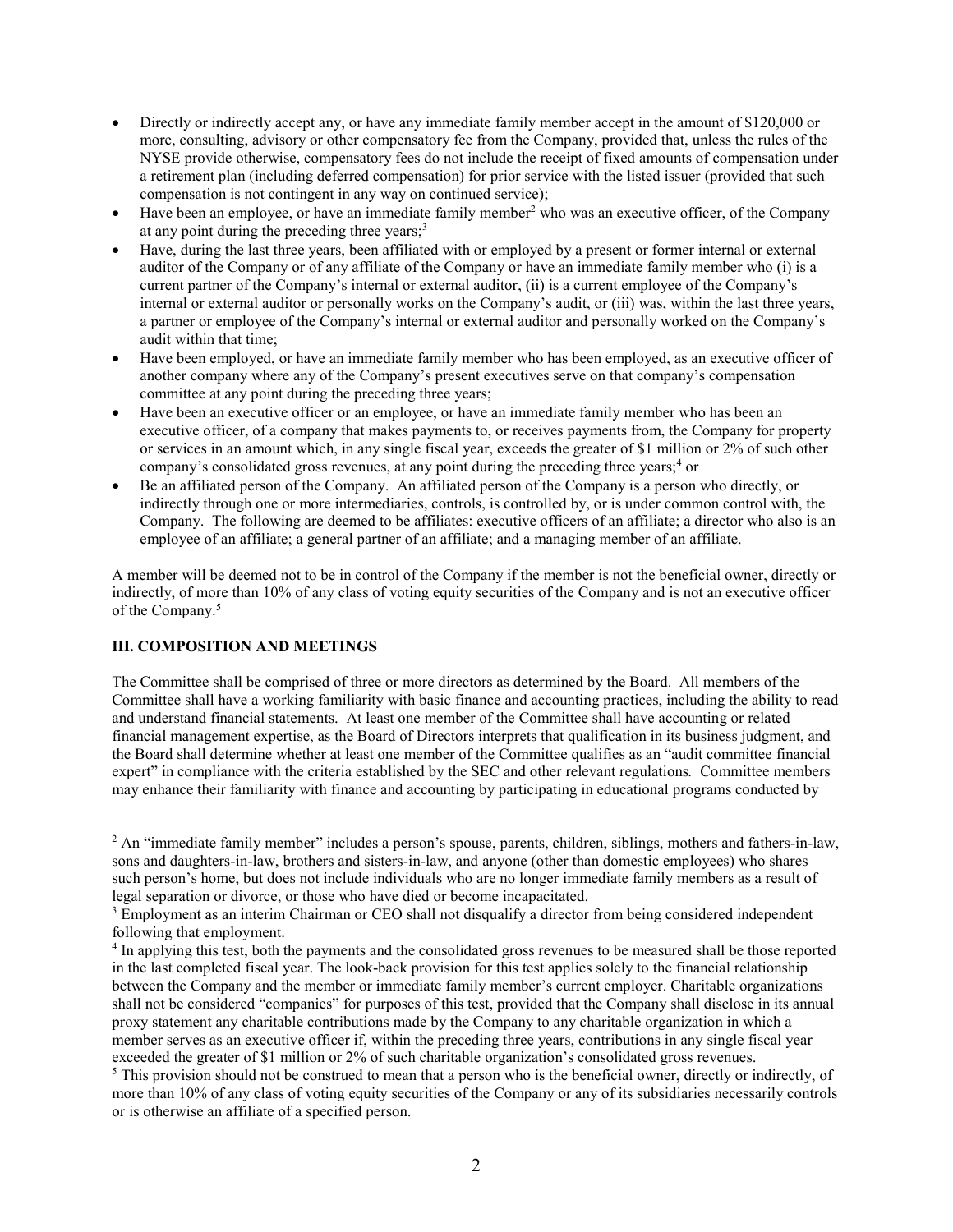the Company or an outside provider. If a prospective Audit Committee member, would, following his or her appointment to the Audit Committee, simultaneously serve on the audit committees of more than three public companies, then in each case, the Board of Directors must determine that such simultaneous service would not impair the ability of such member to effectively serve on the Audit Committee and disclose such determination in the Company's annual proxy statement.

The members of the Committee shall be elected by the Board at the annual organizational meeting of the Board or until their successors shall be duly elected and qualified. Unless a Chair is elected by the full Board, the members of the Committee may designate a Chair by majority vote of the full Committee membership. A majority of the Committee members shall constitute a quorum.

The Committee shall meet, by teleconference or in person, at least four times annually, or more frequently as circumstances dictate and each regularly scheduled meeting shall conclude with the opportunity for an executive session of the Committee absent members of management and on such terms and conditions as the Committee may elect. As part of its job to foster open communication, the Committee should meet periodically with management, the director of the internal auditing function and the independent auditors in separate executive sessions to discuss any matters that the Committee or each of these groups believe should be discussed privately. The Committee should meet quarterly, by teleconference or in person, with the independent auditors, internal auditors, and management to discuss the annual audited financial statements and quarterly financial statements, including the Company's disclosure under "Management's Discussion and Analysis of Financial Condition and Results of Operations."

## **IV. RESPONSIBILITIES AND DUTIES**

To fulfill its responsibilities and duties the Audit Committee shall:

#### *Documents/Reports/Accounting Information Review*

- 1. Review this Charter periodically, at least annually, and recommend to the Board of Directors any amendments that conditions dictate, that are necessary as a result of new laws or regulations or as the Audit Committee otherwise deems necessary or advisable.
- 2. Review and discuss with management and the outside auditors the Company's annual and quarterly financial statements, Management's Discussion and Analysis of Financial Condition and Results of Operations to be included in the Company's annual and quarterly reports and all internal controls reports (or summaries thereof). Review other relevant reports or financial information submitted by the Company to any governmental body, including management certifications as required by the rules and regulations of the SEC and relevant reports rendered by the independent auditors (or summaries thereof).
- 3. Recommend to the Board whether the financial statements should be included in the Annual Report on Form 10-K. Review with financial management and the independent auditors each Quarterly Report on Form 10-Q prior to its filing.
- 4. Discuss periodically financial information and earnings guidance provided to analysts and rating agencies.

#### *Independent Auditors*

- 1. Appoint (subject to shareholder ratification, if applicable), compensate and oversee the work performed by the independent auditors for the purpose of preparing or issuing an audit report or related work on the Company's consolidated financial statements. Review the performance of the independent auditors and remove the independent auditors if circumstances warrant. The independent auditors shall report directly to the audit committee and the audit committee shall oversee the resolution of disagreements between management and the independent auditors in the event that they arise. Consider whether the auditors' performance of permissible nonaudit services is compatible with the auditors' independence.
- 2. Review with the independent auditors any problems or difficulties and management's response and hold timely discussions with the independent auditors regarding the following:
	- all critical accounting policies and practices to be used;<br>■ all alternative treatments of financial information within
	- all alternative treatments of financial information within generally accepted accounting principles that have been discussed with management, ramifications of the use of such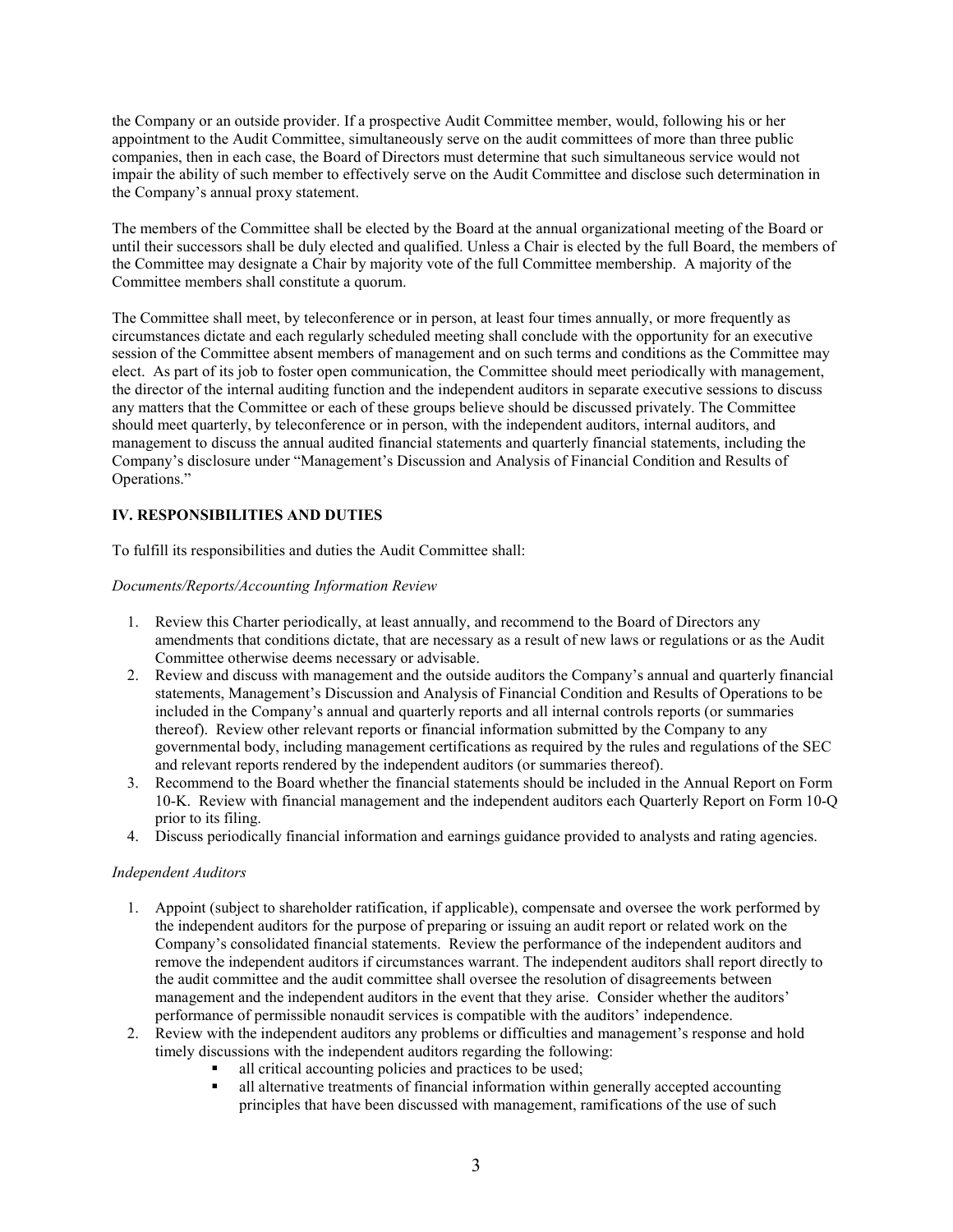alternative disclosures and treatments, and the treatment preferred by the independent auditors and the Company;

- other material written communications between the independent auditors and management including, but not limited to, the management letter and schedule of unadjusted differences*;* and
- an analysis of the auditors' judgment as to the quality of the Company's accounting principles, setting forth significant reporting issues and judgments made in connection with the preparation of the financial statements*.*
- 3. At least annually, obtain and review a report by the independent auditors describing:
	- the firm's internal quality control procedures;
	- any material issues raised by the most recent internal quality-control review, peer review, or by any inquiry or investigation by governmental or professional authorities, within the preceding five years, respecting one or more independent audits carried out by the firm, and any steps taken to deal with any such issues; and
	- (to assess the auditors' independence) all relationships between the independent auditors and the Company. Any relationships or services that impact the objectivity and independence of the independent auditors will be presented to the Board of Directors along with a corrective action plan.
- 4. Report at least annually to the Board regarding the Committee's assessment, based on its own evaluation and the opinions of management and internal auditors, of the independent auditors' performance and independence, including an evaluation of the lead partner of the independent auditor.
- 5. Obtain assurance from the independent auditors that they are not aware of any illegal acts by employees or management of the Company as set forth in Section 10A(b) of the Securities Exchange Act of 1934.
- 6. Maintain a policy by which the Committee, or its designate, reviews and pre-approves both audit and nonaudit services to be provided by the independent auditors (other than with respect to *de minimis* exceptions permitted by the rules and regulations of the SEC). This duty may be delegated to one or more designated members of the Committee with any such preapproval reported to the Committee at its next regularly scheduled meeting. Approval of nonaudit services shall be disclosed to investors in periodic reports required by Section 13(a) of the Securities Exchange Act of 1934.
- 7. Maintain a policy to set forth clear hiring policies, compliant with governing laws or regulations, for employees or former employees of the independent auditors.
- 8. Monitor the partner rotation of the independent auditing firm, and consider whether rotation of the audit firm itself is necessary or advisable.

#### *Financial Reporting Processes and Accounting Policies*

- 1. In consultation with the independent auditors and the internal auditors, review the integrity of the Company's financial reporting processes (both internal and external) and the internal control structure (including disclosure controls). Meet with representatives of management on a periodic basis to discuss any matters of concern arising from the quarterly disclosure process to assist the CEO and CFO in their certifications required by the rules and regulations of the SEC.
- 2. Review with management major issues regarding accounting principles and financial statement presentations, including any significant changes in the Company's selection or application of accounting principles, and major issues as to any significant deficiencies in the design or operation of internal controls or material weaknesses therein and any fraud involving management or other employees who have a significant role in the Company's internal controls.
- 3. Review analyses prepared by management setting forth significant financial reporting issues and judgments made in connection with the preparation of the financial statements, including analyses of the effects of alternative GAAP methods on the financial statements.
- 4. Review with management the effect of regulatory and accounting initiatives, as well as off-balance sheet structures, on the financial statements of the Company.

#### *Internal Audit*

- 1. Review and advise on the selection or removal of the internal audit director.
- 2. Review activities, organizational structure and qualifications of the internal audit function.
- 3. Review and recommend changes (if any) to the internal audit charter.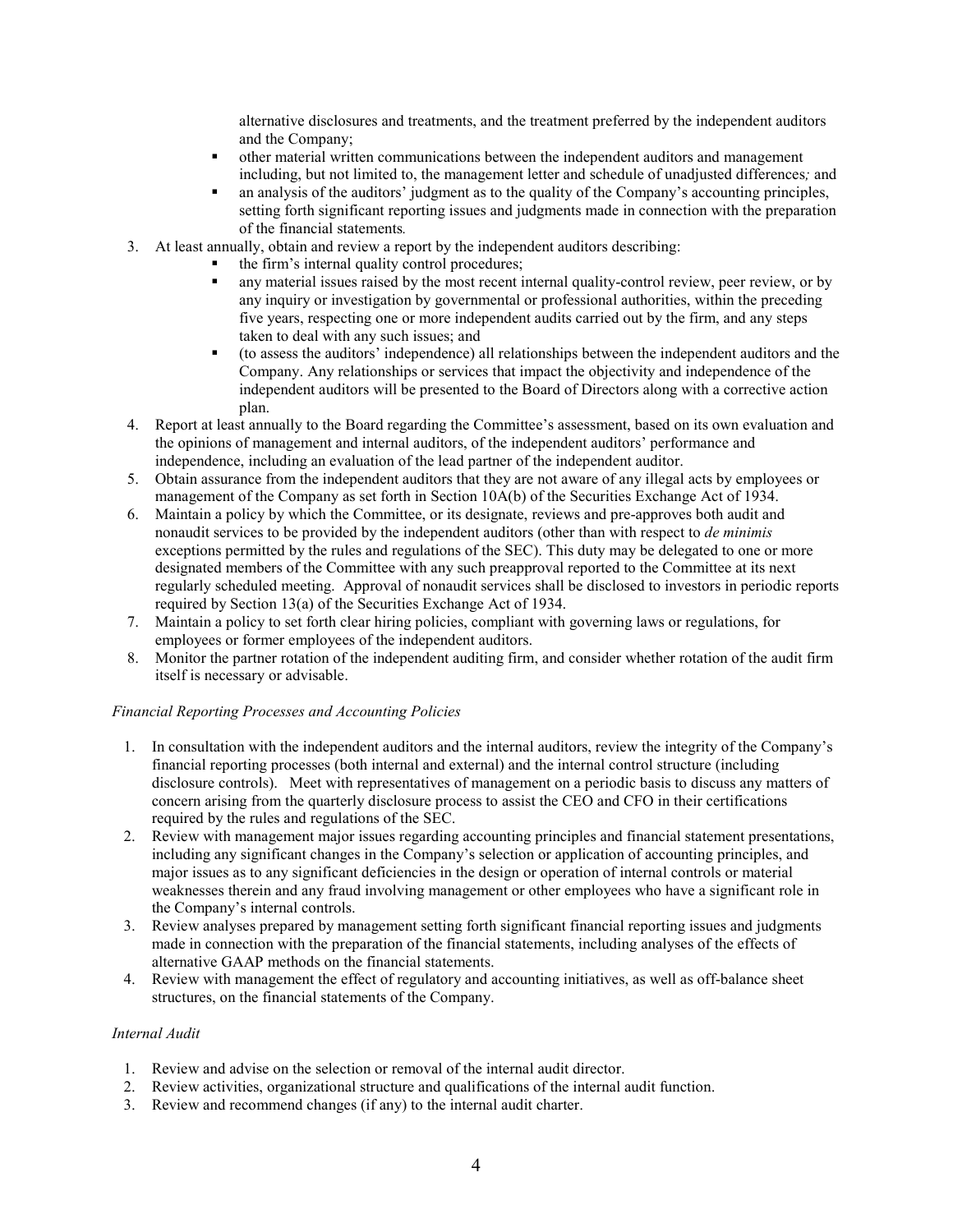- 4. Periodically review with the internal audit director any significant difficulties, disagreements with management or scope restrictions encountered in the course of the function's work.
- 5. Review with the internal audit function of the Company the proposed audit plan for the coming year, staffing, audit procedures to be utilized and the coordination of the plan with the independent auditors. During this review the independence, objectivity and authority of the internal audit function will be assessed.

### *Internal Controls*

- 1. Determine that management has implemented policies and procedures ensuring the Company's risks are identified and that controls are adequate, in place and functioning properly.
- 2. Review the Company's fraud risk assessment program and controls to mitigate fraud.
- 3. Establish and review procedures for the receipt, retention and treatment of complaints received by the Company regarding accounting, internal controls or auditing matters and the confidential, anonymous submission by employees of the Company of concerns regarding questionable accounting or auditing matters.
- 4. Review management's report on internal control effectiveness and the independent auditor's report attesting to management's assertions.

#### *Compliance and Ethics Program*

- 1. Review and advise on the selection or removal of the compliance program director.
- 2. Review and recommend changes (if any) to the compliance and ethics program charter.
- 3. Periodically review with the compliance program director the compliance monitoring programs in place within the Company and notable compliance matters. Consider input of independent auditors, internal audit, and general counsel, as appropriate. During this review, assess legal and regulatory matters that may have a material impact on the Company's financial statements and compliance programs.
- 4. Annually review with the compliance program director the Company's compliance and ethics program, including a summary of completed training, identified compliance risk priorities, an assessment of the effectiveness of the program, and recommendations for improvements (if applicable) to in the program.
- 5. Report regularly to the Board on the Company's compliance and ethics program.

#### *Enterprise Risk Management*

- 1. Oversee management's identification, monitoring and evaluation of the Company's major financial and other risk exposures including operational, legal, regulatory, business, commodity, major project, strategic, cyber, credit, liquidity, derivative, reputation and external risks.
- 2. Review the Company's enterprise risk management policies and procedures including limits and tolerances, risk roles and responsibilities, risk mitigation decisions and risk related assumptions.
- 3. Report regularly to the Board on the Company's enterprise risk management program.

#### *Other Responsibilities*

- 1. Review with the independent auditors, the internal auditing department and management the extent to which changes or improvements in financial or accounting practices, as approved by the Audit Committee, have been implemented. (This review should be conducted at an appropriate time subsequent to implementation of changes or improvements, as decided by the Committee.)
- 2. Submit the minutes of all meetings of the Committee to, or discuss the matters discussed at each Committee meeting with, the Board of Directors.
- 3. Prepare the report that the SEC requires be included in the Company's annual proxy statement, including, but not limited to whether the Committee:
	- Reviewed and discussed the audited financial statements with management.
	- Discussed with the independent auditors the matters required to be discussed by SAS 61.
	- Received disclosures from the auditors regarding the auditors' independence as required by Rule 3526 of the Public Company Accounting Oversight Board and discussed with the auditors their independence.